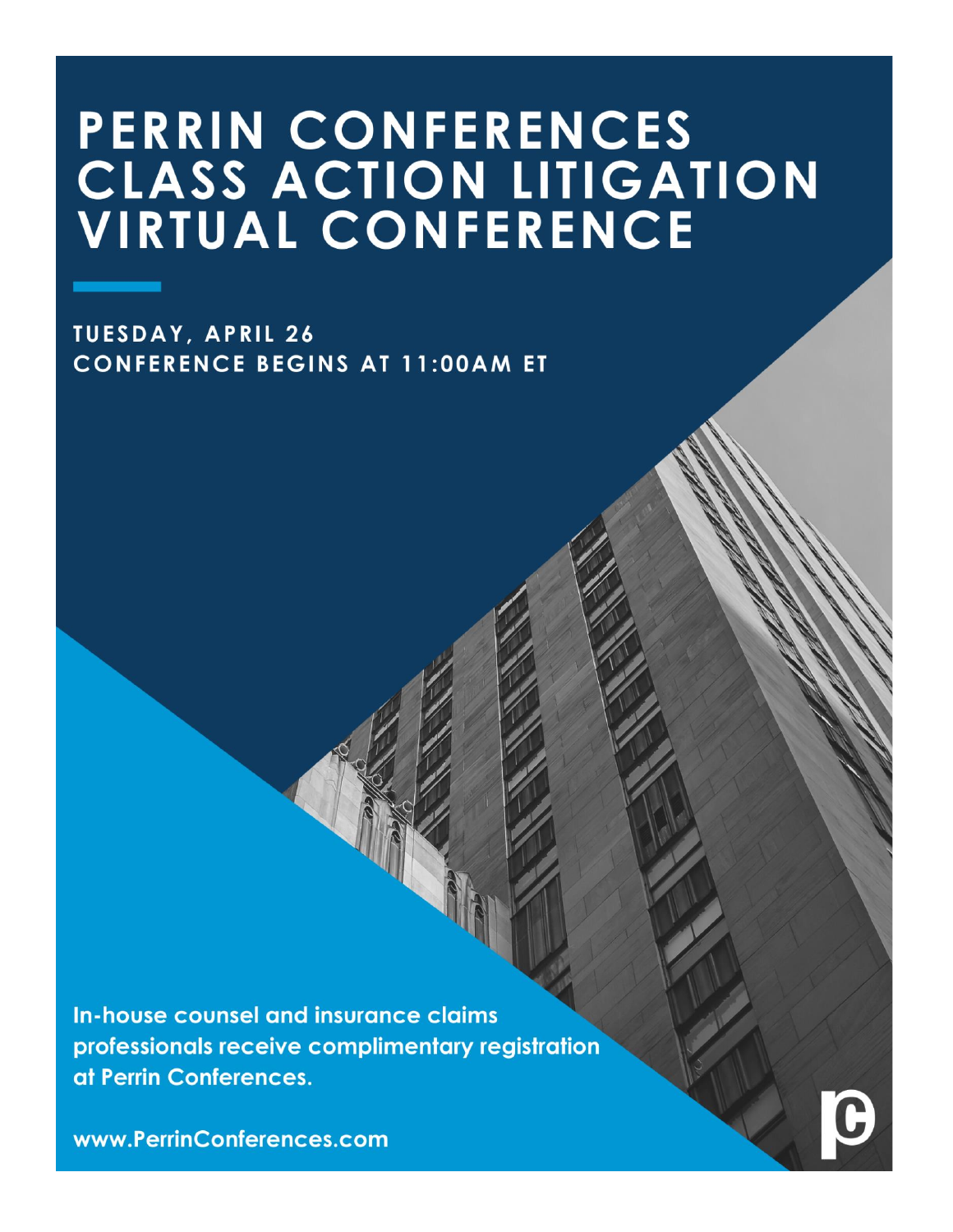## **Perrin Conferences Class Action Litigation Conference April 26, 2022 (virtual)**

All sessions are scheduled in the Eastern time zone.

#### **11:00 AM – 12:00 PM ET: Current Trends in Consumer Class Action Litigation**

- Developments in Class Action Fairness Act jurisprudence
- How arbitration agreements succeed or fail in preventing class action exposure
- Recent trends and changes in class action settlement administration

**Wystan M. Ackerman, Esq.,** Robinson & Cole, LLP, Hartford, CT **Julie Green,** Senior Vice President of Operations, CPT Group, Inc., Irvine, CA **Benjamin S. McIntosh, Esq.,** Brown & James, St. Louis, MO

#### **12:00 PM – 1:00 PM ET: What is the Best Option for Global Resolution?**

- State court v. federal court
- Proper jurisdiction
- Addressing cases individually or through consolidation: Better for the defendant or plaintiff?
- Opt-Outs: What are the considerations and how do they affect litigation?
- Differences between a class action vs. a mass tort? Bell weather vs. class action trials?
- Coordinating discovery as it relates to class action and mass tort
- Administrator perspectives on settlement agreements
- Texas Two-Step

**Sam Dolce, Esq.,** Milestone, Buffalo, NY **Steven A. Hart, Esq.,** Hart McLaughlin & Eldridge, Chicago, IL **Joshua D. Lee, Esq.,** Riley Safer Holmes & Cancila LLP, Chicago, IL **D. Todd Mathews, Esq.,** Bailey Glasser, Webster Groves, MO

#### **1:00 PM – 1:15 PM ET: Break**

## **1:15 PM – 2:15 PM ET: Recent Supreme Court Decisions**

- The lasting impact of recent decisions
- Effect of Judge Brown Jackson's potential confirmation

**Moderator: Matthew D. Berkowitz, Esq.,** Carr Maloney P.C., Washington, DC **James A. Francis, Esq.,** Francis Mailman Soumilas, P.C., Philadelphia, PA **Archis A. Parasharami, Esq.,** Mayer Brown, Washington, DC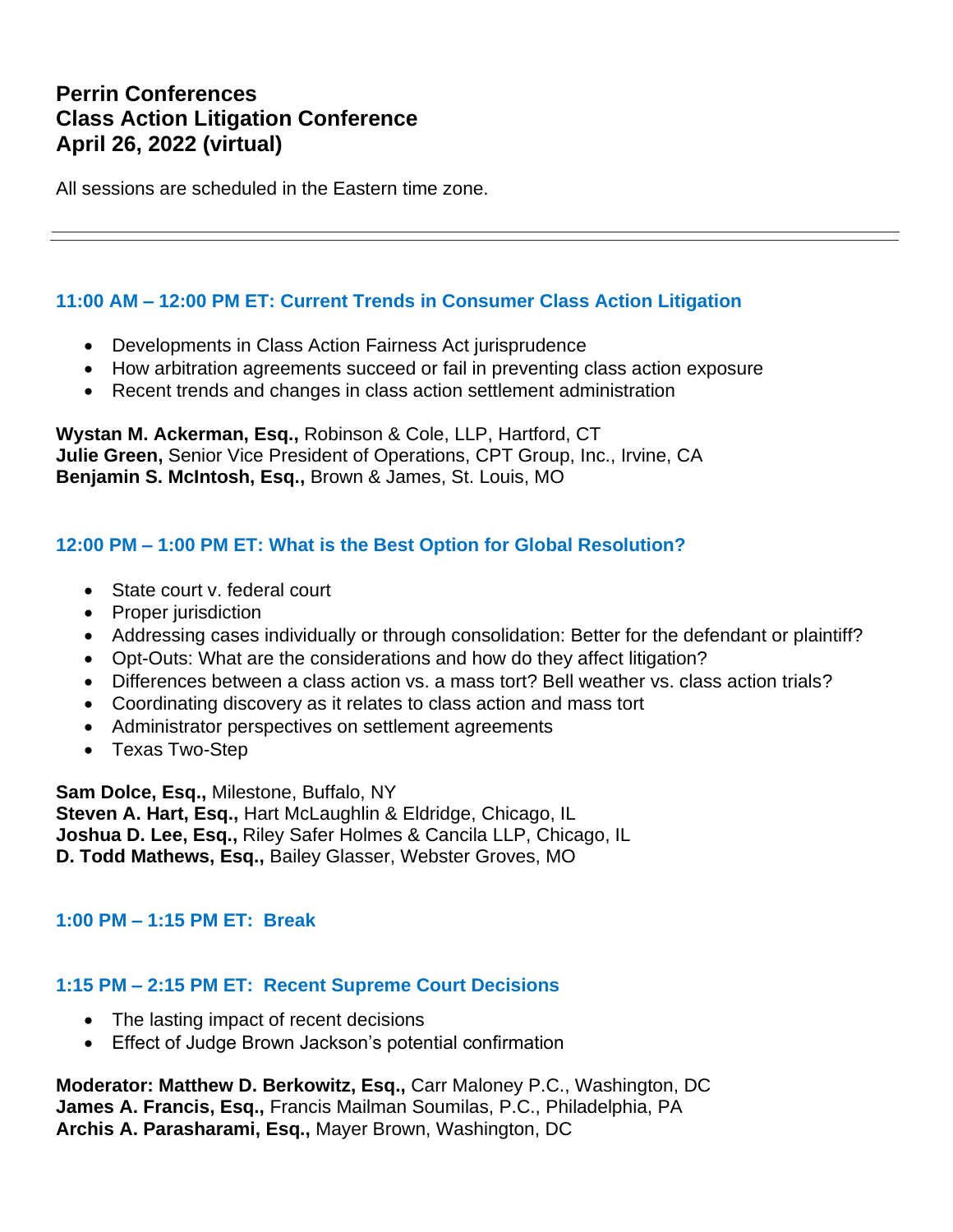#### **2:15 PM – 3:00 PM ET: Rethinking Class Action Discovery**

- Remote depositions and E-Discovery
- Preservation
- Third party discovery
- Strategy versus compliance
- Burden versus relevance

**Julie Diane Hoffmeister, Esq.,** Troutman Pepper, Richmond, VA **David J. Kaminski, Esq.,** Carlson & Messer, LLP, Los Angeles, CA **Alexander M. Wilder, JD, CPCU,** Manager-Architects/Engineers & Miscellaneous Errors and Omissions, Markel, New York, NY

## **Perrin Conferences Class Action Litigation Conference April 26, 2022 (virtual)**

All sessions are scheduled in the Eastern time zone.

*\*Speakers and Agenda are subject to change.*

#### **REGISTRATION DETAILS**

#### **Registration Rate: \$425**

#### **Register Online:** [Class Action Litigation Conference \(Virtual\) | Perrin Conferences](https://www.perrinconferences.com/conferences/class-action-litigation-conference-virtual/)

Perrin Conferences provides complimentary registration to in-house counsel and insurance claims professionals who assign work to outside counsel. For more information, contact Lynnsey Perrin [\(lperrin@perrinconferences.com\)](mailto:lperrin@perrinconferences.com) or Bethany Corio [\(bcorio@perrinconferences.com\)](mailto:bcorio@perrinconferences.com).

Each registration includes private website access to course materials.

#### **CLE CREDIT INFORMATION**

CLE credit is available for one state per registrant and will be available in CA, IL, NJ, NY, PA and TX. If you would like to purchase CLE credits for additional states, there is a \$75 per state CLE charge. For more information about CLE, please contact Cassie Shankweiler at [cshankweiler@perrinconferences.com.](mailto:cshankweiler@perrinconferences.com)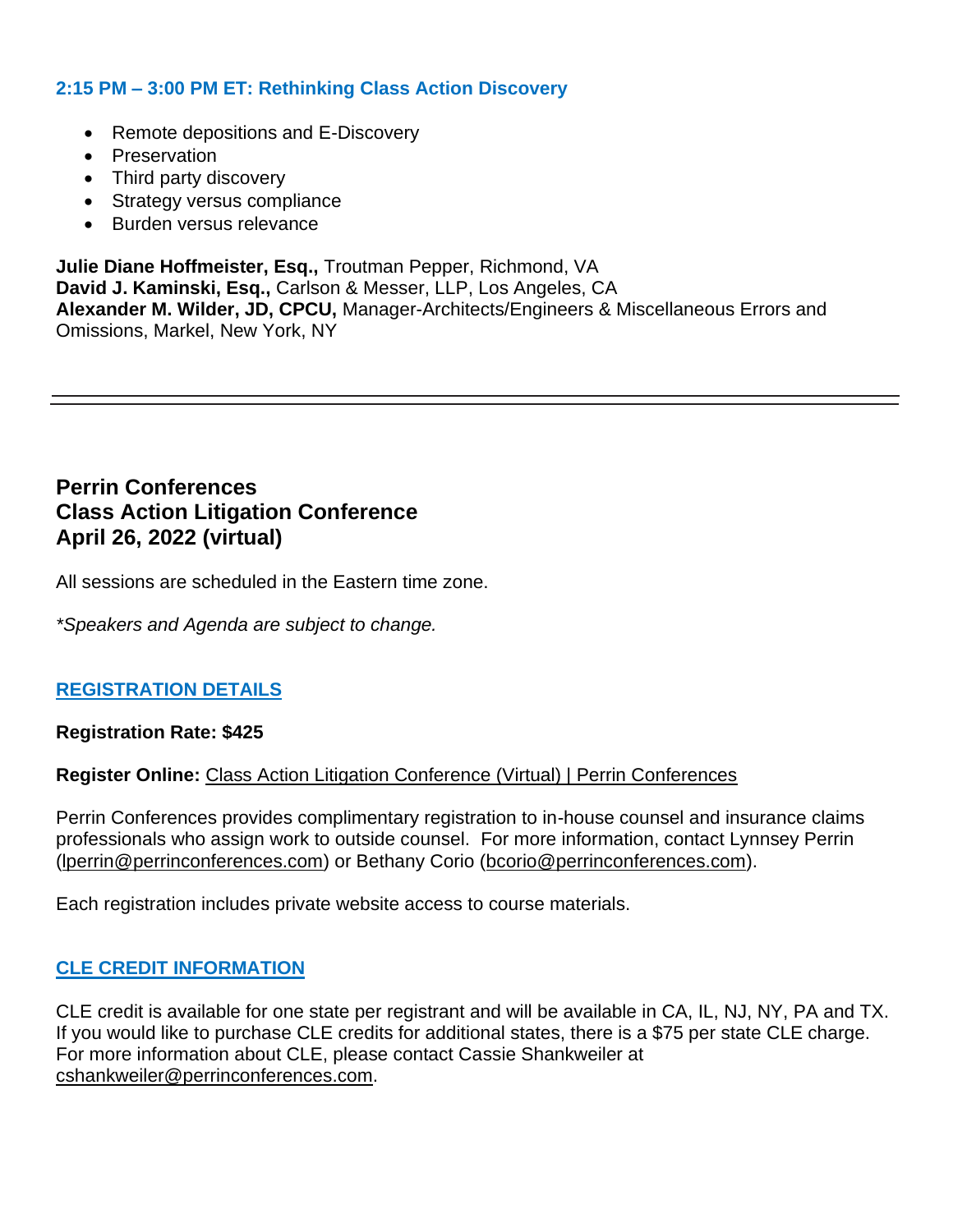### **CANCELLATION POLICY**

If you cannot attend the conference, please notify us prior to April 12, 2022 and we will refund your fee. Cancellations received after this date and no-shows are subject to a \$100 administrative fee. You may enroll a substitute at any time before the conference starts.

#### **FINANCIAL AID POLICY**

Perrin Conferences is dedicated to providing high-quality continuing legal education to attorneys interested in course offerings. Program registrants who are unable to afford registration fees due to financial hardship may apply for a complete registration waiver or reduction in fee. Factors to be considered include employment status and annual income. Please send a written letter to Lynnsey Perrin addressing your financial situation for consideration. All requests must be submitted 14 days prior to the start of the program and are kept confidential.

## **THANK YOU TO OUR SPONSORS AND PARTNERS**

**GOLD SPONSORS:** 



**BLUE SPONSORS:** 



**Robinson+Cole**